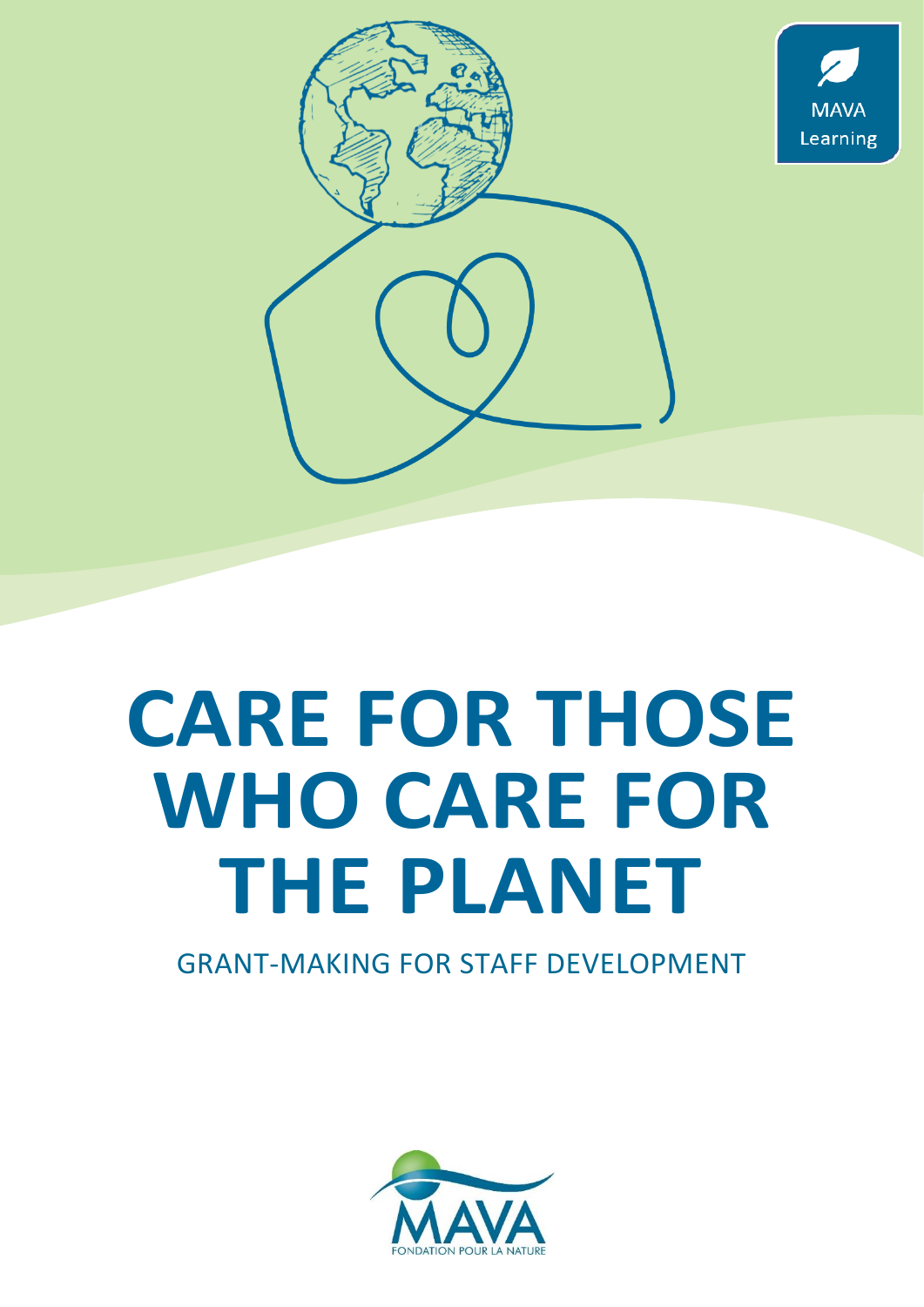## CONTENT

| Non-financial compensation                              | $\overline{4}$ |
|---------------------------------------------------------|----------------|
| Working for a cause that 'makes sense'                  | $\overline{4}$ |
| <b>Capacity Building</b>                                | $\overline{4}$ |
| Leadership                                              | 5              |
| Organisational Development (OD)                         | 5              |
| Networking and collaboration                            | 6              |
| Supporting staff development as part of grant-making    | 6              |
| Staff costs are more than just salary                   | 6              |
| How to include full staff costs in budgets and funding? | 7              |
| Investing in people is investing in more impact         | 8              |

Authors: Simon Mériaux and Holger Schmid Font: Calibri

This publication is part of a series of MAVA learning products developed to reflect on and share the foundation's learnings about institution processes and ways of working at foundation level, including challenges faced in carrying our conservation actions – to inspire donor strategies and best practices.

This document should be cited as: MAVA Foundation (2022). *Care for Those Who Care for the Planet: Grantmaking for staff development*. MAVA Fondation pour la nature.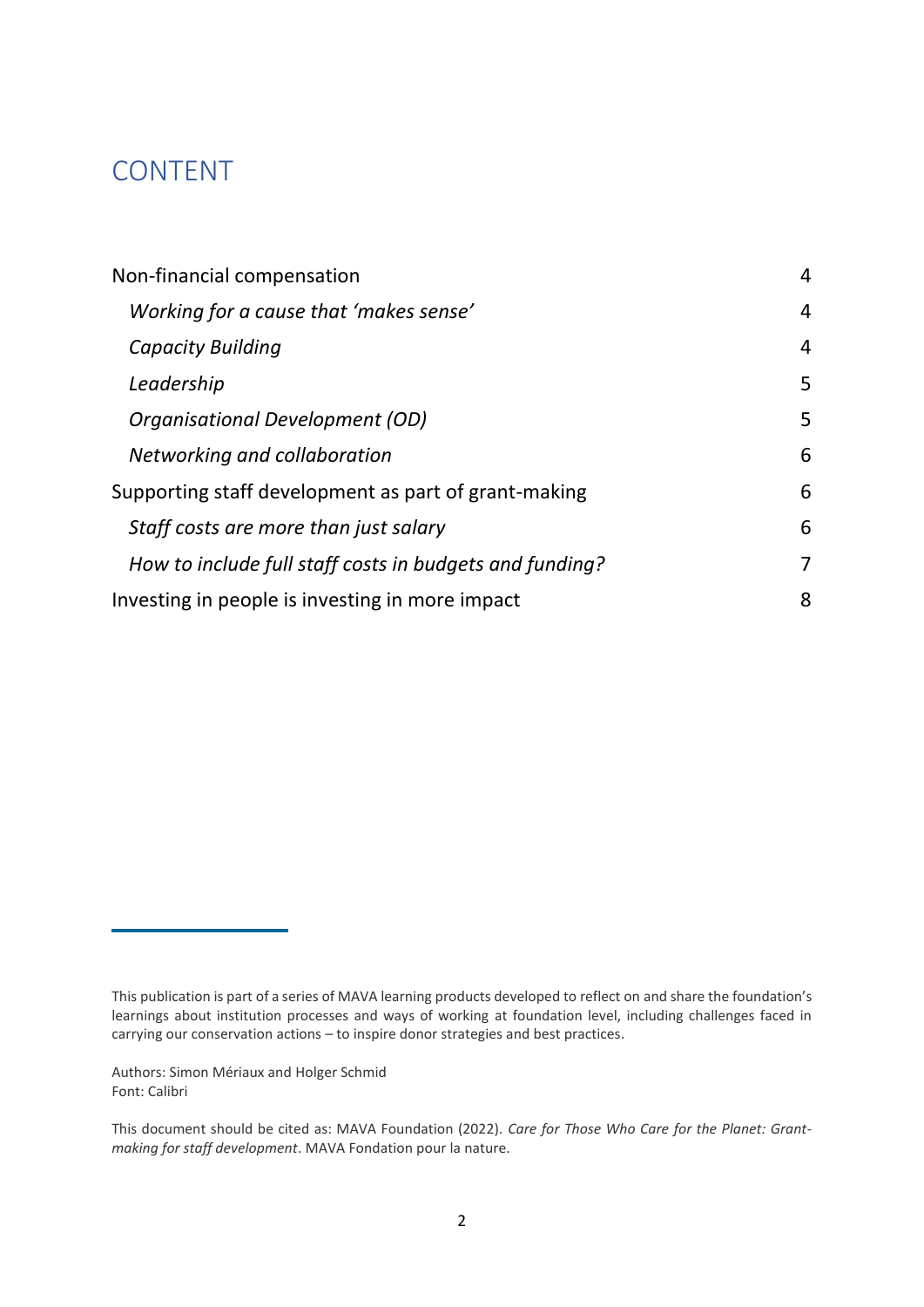### **Care for Those Who Care for the Planet**

**Grant-making for staff development**



People are the wealth of an organisation. This is true in the private sector, but in the not-forprofit sector too. If finding the rare gem to work in an NGO is often tough, it can be even more difficult to keep the employees in the organisation and to maintain their dedication at work.

To thrive, employees need well-being and appreciation. People need to be rewarded for the work they do as part of a team and an organisation. When speaking about valorisation at work, it is easy to think only about wages. But while salary is indeed a crucial part of valorisation, including in the not-for-profit sector, there are many other aspects of valorisation at work that are not linked (or directly linked) with financial compensation.

*At MAVA, we consider that, as a donor, our role goes far beyond just signing checks.* [Our](https://mava-foundation.org/wp-content/uploads/2021/11/MAVA-be-an-octopus-final-2.pdf)  [engagement has multiple arms](https://mava-foundation.org/wp-content/uploads/2021/11/MAVA-be-an-octopus-final-2.pdf) and often includes taking care of the partner organisations we work with, by providing the means to take care of their staff.

This paper presents our point of view as a donor, suggesting ways of valorising people in notfor-profit organisations, beyond their salary. This reflection comes from our 28 years of experience and is based on our approach in supporting the organisations and individuals, with the ultimate aim of rendering these conservation stakeholders more effective in the field.

This paper questions some presumptions regarding cost of staff in NGOs and some established norms and practices that have a short-term cost advantage but a longer term disadvantage. The objective of this paper is to invite other donors to reflect on their own approaches and to see how they might align their funding and methods of allocation, to encourage more non-financial valorisation from their partners. This paper could also be used by not-for-profit organisations' employees who would like to develop new ways of collaboration (or engagement) with their funders.

At MAVA, we advocate for donors to be more engaged in the valorisation of their partner organisations' employees. Usually, donors provide good work conditions and fair treatment to their own employees, and this should be extended to the grantees working on the front lines, in the NGOs they fund.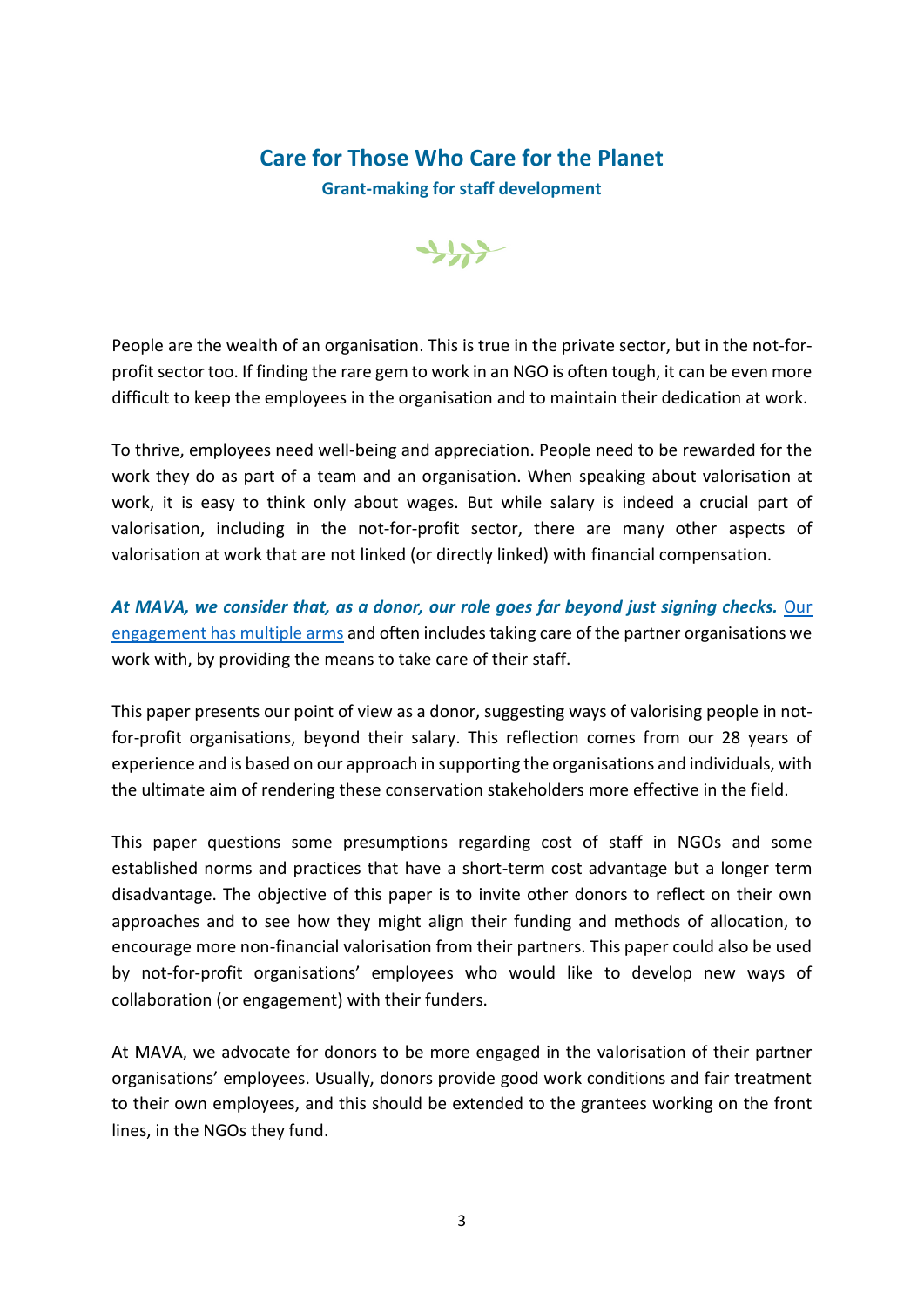<span id="page-3-0"></span>

#### <span id="page-3-1"></span>• *Working for a cause that 'makes sense'*

Working in the not-for-profit sector, for the common good, often provides more meaning and ethical value, which can be seen as part of a valorisation package for the employee. As explained by MAVA Director General Lynda Mansson [in a recent blog](https://mava-foundation.org/blog-meaning-or-money-what-do-we-value/), "working 'for good' is meant to be psychic income and does count for something"... although unfortunately it often justifies lower wages in the NGOs. If meaning is significant to not-for-profit workers, there are many other non-financial valorisation tools we have utilised, as a donor, with our partner organisations.

Indeed, all along our 28 years of grant-making and engagement, at MAVA we have provided other support not directly related to projects to help our partners attain more conservation impact on the field. *By encouraging Capacity Building, Leadership Development, Organisational Development, and Networking, our primary objective was to improve the effectiveness and sustainability of our partners, as organisations. But we have found that these supports also serve as a non-financial valorisation of NGO staff who thrive as their organisations gain in efficiency… through a positive chain reaction.*

#### <span id="page-3-2"></span>• *Capacity Building*

We use *Capacity Building* as a generic term to name all activities that develop know-how or improve an individual's skills and knowledge. This could be through training, workshops, coaching, learning-by-doing exercises, online or remotely etc. At MAVA we have funded, but also directly experienced, many kinds of Capacity Building initiatives. Of course, the aim is not only for the employees to improve their ability to play a role in the organisation – the activity also improves the organisation itself. Through such Capacity Building activities, the individual gains new capabilities and often self confidence or self worth. *Capacity Building can be seen as a mutual win-win process: by providing Capacity Building at work, the organisation builds its own development by reinforcing the self worth and satisfaction of its employees themselves.* As employees, we are very excited to work for an organisation that gives me the means to improve myself and to explore new learning fields.

In the workplace environment, it is vitally important to showcase the number and variety of skills one has. The skills section is one of the most important elements of a LinkedIn profile (and it is even more valuable when these skills are validated by peers)! Capacity Building initiatives allow the employee to attain and validate new skills.

Given this, let's take a closer look at Capacity Building. Obviously, this entails technical skills or competencies that are directly linked to the accomplishment of working tasks. But Capacity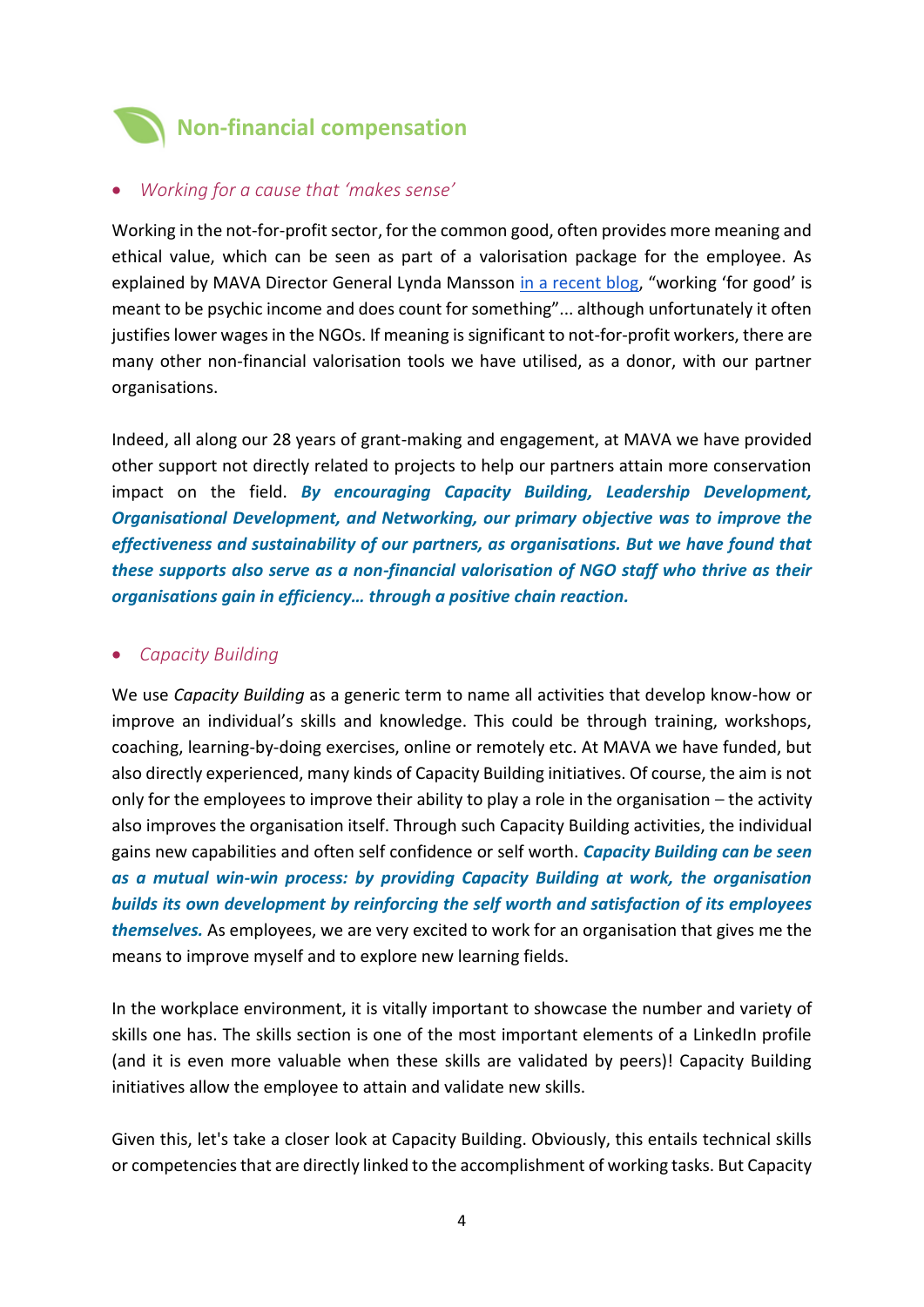Building also encompasses all the 'soft skills' that are essential for people to thrive. The soft skills are overarching capabilities, attitudes and social know-how that deeply sustain the accomplishment of working tasks by the employee but more overall the employee's fulfilment in the organisation… and in their personal life. All-together training or coaching on collective intelligence, time management or emotional intelligence are amazing learning initiatives that measurably provide the employee with new knowledge, know-how and a positive attitude. At the same time, this is an excellent opportunity to improve the functioning of the organisation as a whole.

#### <span id="page-4-0"></span>• *Leadership*

In our experience, many people start off in conservation with expert knowledge and a passion for the natural world but find their career progression can be slowed by a lack of access to high quality leadership development – either their organisations are unfamiliar with the benefits, or simply lack the funding to support it.

At MAVA, as presented in this [publication,](https://mava-foundation.org/wp-content/uploads/2022/04/MAVA-Impact-Report-final-1.pdf) we decided to invest in leadership development to complement our partners' natural passion with leadership know-how, emotional intelligence, and balancing a results-based focus with recognition of the value of people and relationships. We complemented this approach at the individual level by also working at the organisation level to open dialogue spaces and make collective reflection and communication part of the organisation's culture. *By working on leadership growth, we offer the opportunity and space for an individual to gain confidence, improve resilience with stronger self-awareness and self-care and unleash his/her potential and talents to thrive, both personally and professionally.*

#### <span id="page-4-1"></span>• *Organisational Development (OD)*

In a [recent booklet on three-way partnerships for OD,](https://mava-foundation.org/wp-content/uploads/2022/03/22_MAVA_LEARNING_TIPS_TRIANGLE_VF.pdf) we make a clear distinction between OD and Capacity Building. 'OD seeks to improve an organisation as a whole, and done properly, its impact is more profound than a series of separate capacity building interventions'. OD encompasses, but is not limited to, Capacity Building supports. [Another](https://mava-foundation.org/wp-content/uploads/2020/10/Funding-Organisational-Development-final.pdf)  [collective publication,](https://mava-foundation.org/wp-content/uploads/2020/10/Funding-Organisational-Development-final.pdf) states that 'OD is greater than the sum of multiple capacity building interventions'.

Thus, it is easier to foster Capacity Building in the framework of a coherent and entire OD process. *It is more rewarding for the employee to engage in the improvement of individual capacities when it is clear that the organisation is also working to improve itself as an entity (particularly when this process starts with an organisational health-check).*

At MAVA, we often hear that through an OD process, as staff confidence grows, the organisation becomes more adept at entering in new partnerships with new donors. Such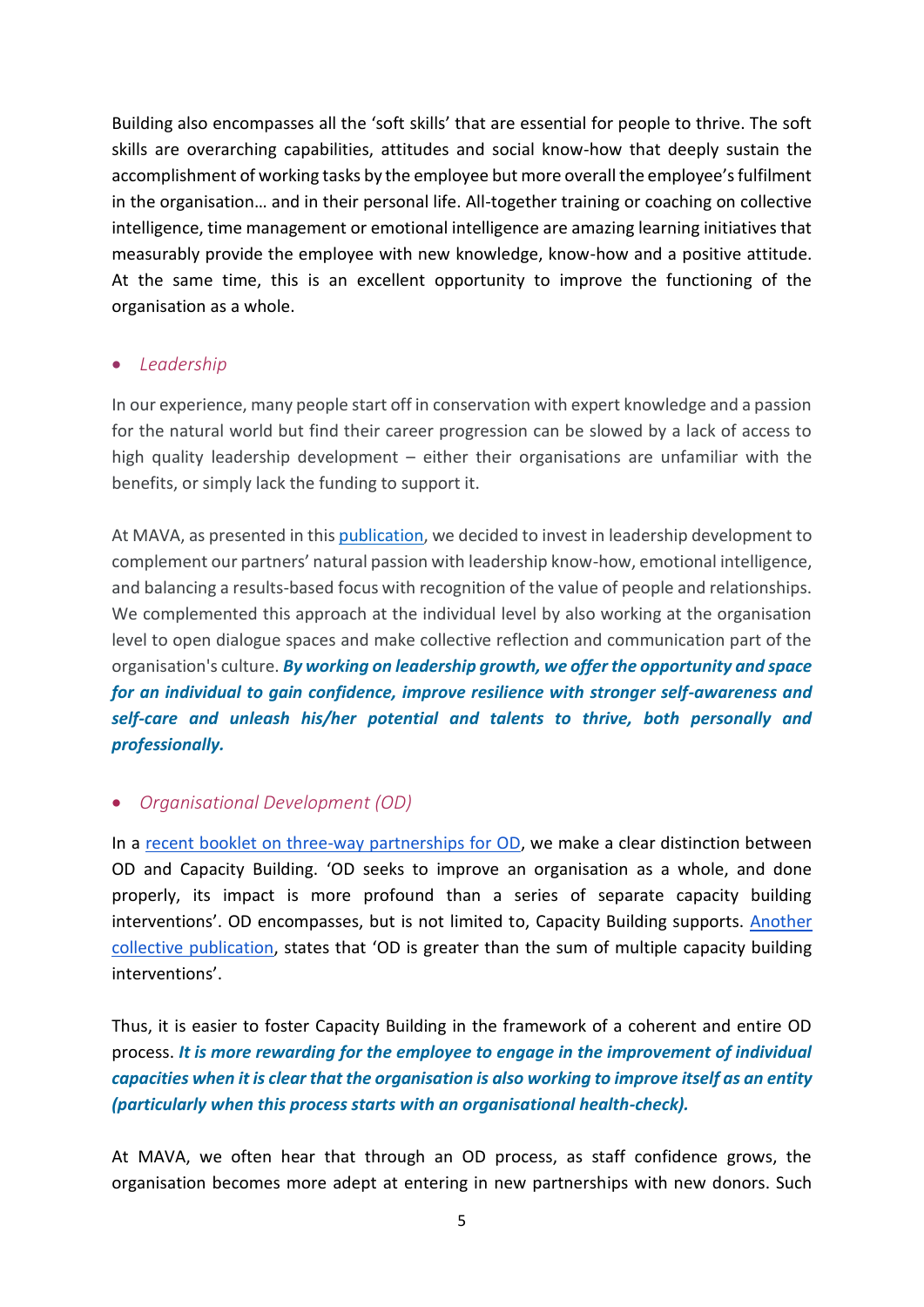fundraising successes are perceived very positively by the employees individually and by the organisation as a whole.

#### <span id="page-5-0"></span>• *Networking and collaboration*

*We firmly believe that collaboration between organisations through [strategic partnerships](https://mava-foundation.org/wp-content/uploads/2022/02/Strategic-Partnerships-Summary_FINAL_design_v4-1.pdf) result in more impact and sustainability of conservation initiatives.* But maximisation of impact is not the only added value of networking. By interacting with people from other organisations, staff members also enrich their professional life and learn from their peers. They gain knowledge, perspective, and know-how, and feel they are part of a broader movement. An employee might well find that their network provides part of the valorisation they feel is lacking in their own organisation.

To foster collaboration between people from various organisations, at MAVA we held peer coaching online fora. Through these fora, people could match with other CEOs or technicians to share issues and solutions. This provided a rich opportunity for learning.

# <span id="page-5-1"></span>**Supporting staff development as part of grant-making**

In the first part of this paper, we laid out some of the types of non-financial valorisations available to reward staff in addition to salary in an effort to increase overall staff satisfaction, performance, well-being and retention (all of this ultimately leads to more impact).

*Generally speaking, NGOs do not invest sufficiently in these non-financial valorisations, mainly for two reasons: lack of financial means and, sometimes, lack of awareness.* 

#### <span id="page-5-2"></span>• *Staff costs are more than just salary*

This section explores the reasons why there is rarely enough funding to cover auxiliary staff costs such as technical and personal development, particularly in terms of the role and the responsibility of donors. We also suggest possible solutions to remedy this unfortunate situation.

There is a general tendency in philanthropy to keep budgets small as an approximation for responsible and prudent spending. This often leads to the systematic elimination of costs that are not considered directly related to the desired outcome but, as explained above, can be important contributors to overall performance.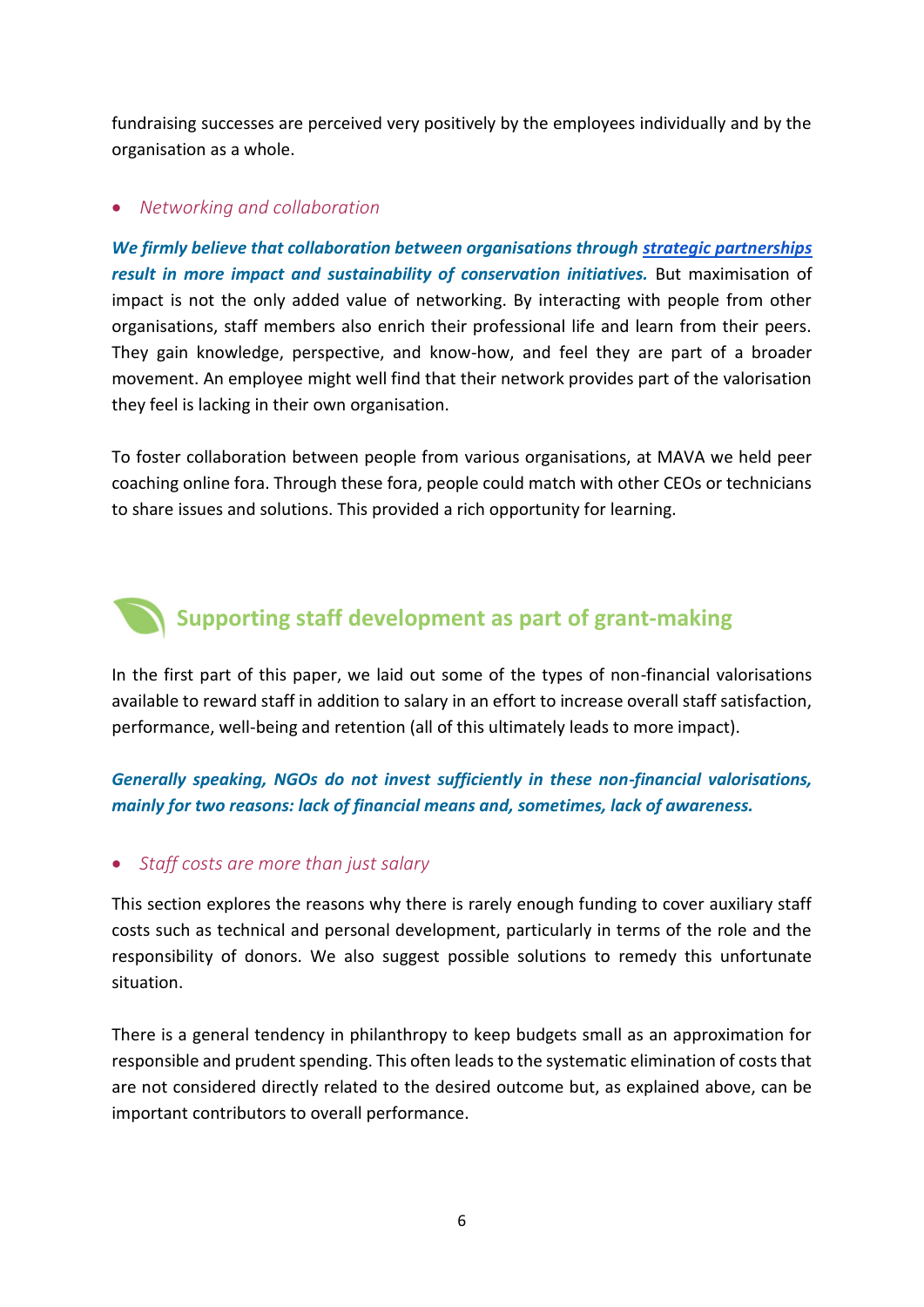Unfortunately, budgets are often looked at too narrowly as a price that can be negotiated. Another prevailing assumption and praxis is that project efficiency and high 'return on investment' can be best achieved by simply cutting costs, ignoring or not understanding the counterproductive effect this can have.

There is a difficult judgement to make between what is really needed, what offers added value, and what does not. We have observed that budgetary decisions in relation to staff valorisation are often wrong.

#### <span id="page-6-0"></span>• *How to include full staff costs in budgets and funding?*

If staff valorisation costs are not itemised in budgets, they are generally included (or not) in overhead costs. Prescribing a fixed and generally rather low percentage for overhead is also seen as a common and commonly appreciated practice for keeping projects cost-efficient. But it is also a practice that makes soft skill development non-affordable.

So, how do we overcome these misconceptions of financial cost and project efficiency? We hope that part 1 of this article has already helped to demonstrate that *staff costs are actually investments and an important factor of impact delivery.* In relation to the budget and allocated funding by foundations, we see the following options:

- Increase the allowed percentage of overhead. It is, however, important to ensure that this increased amount includes staff development.
- Build a separate section into the budget template, thereby encouraging partners to think about and include it.
- Generally move to day rates that include all staff costs these day rates can be benchmarked with the private sector.
- Move towards core funding or outcome funding. This does not guarantee staff development but gives the flexibility to do so.

*Whenever the cost of staff development is integrated and not separated from the budget, there needs to be some other form of assurance that staff development actually takes place. A good relationship with the partner that allows a conversation about this is an important factor.*